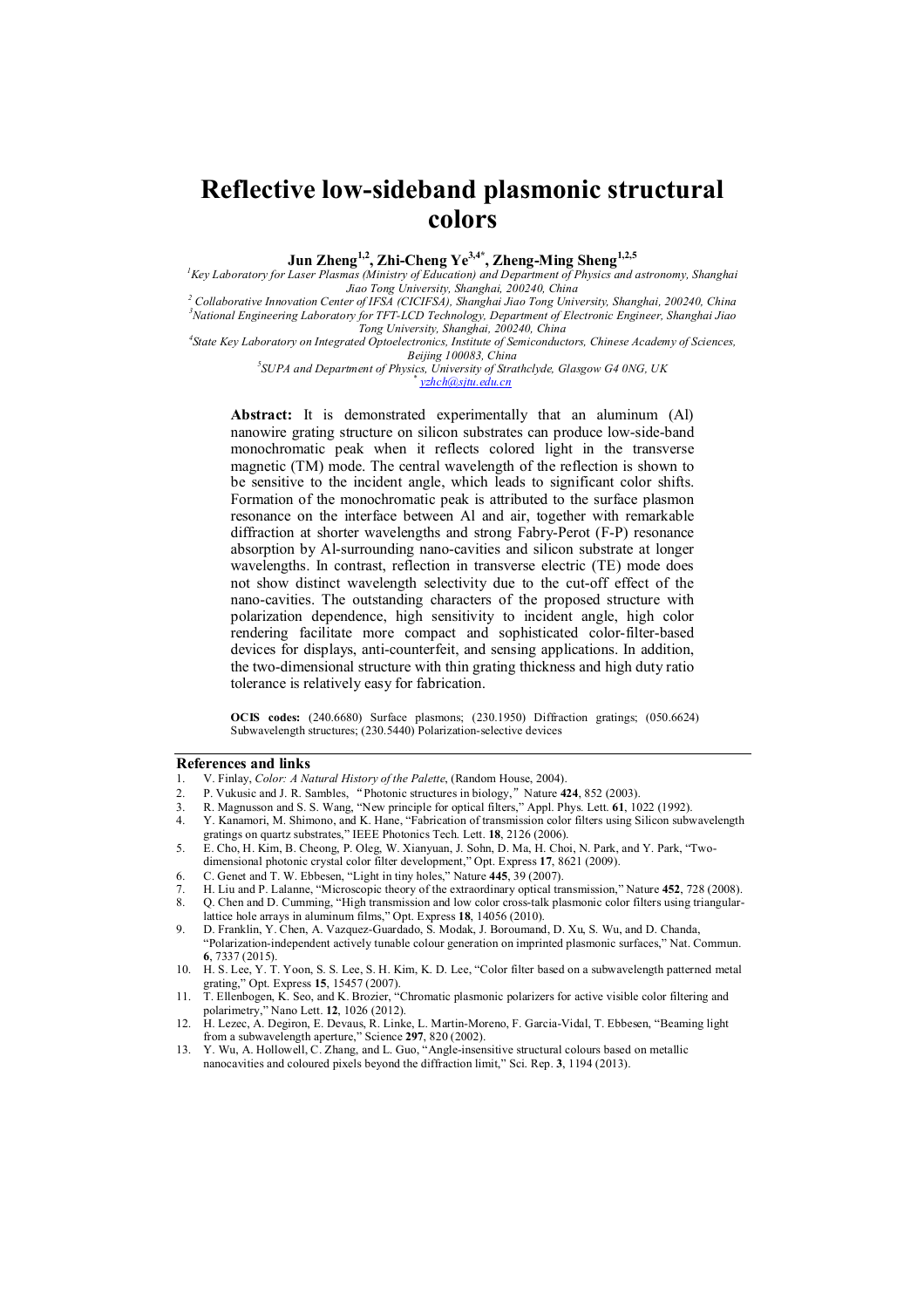- 14. J. Zheng, Z.C. Ye, N.L. Sun, R. Zhang, Z.M. Sheng, H.P. Shieh, J. Zhang, "Highly anisotropic metasurface: a polarized beam splitter and hologram," Sci. Rep. **4**, 649 (2014).
- 15. P. Albella, B. Garcia-Cueto, F. González, F. Moreno, P. C Wu, T. H. Kim, A. Brown, Y. Yang, H. O. Everitt, and G. Videen, "Shape Matters: Plasmonic Nanoparticle Shape Enhances Interaction with Dielectric Substrate," Nano Lett. **11**, 3531 (2011).
- 16. B. Baloukas , W. Trottier-Lapointe, L. Martinu,, "Fabry-Perot-like interference security image structures: From passive to active," Thin Solid Films **559**, 9 (2014).
- 17. S Kinoshita, S Yoshioka and J Miyazaki , "Physics of structural colors," Rep. Prog. Phys. **71**, 076401 (2008).
- 18. A. Rakić, A. Djuriš ić, J. Elazar, L. Marian, and M. Majewski, "Optical properties of metallic films for verticalcavity optoelectronic devices," Appl. Opt. **37**, 5271(1998).

## **1. Introduction**

Color filters are key components in display devices, image sensors, optical communications, and especially in the anti-counterfeit tags. Generally, there are two approaches to make colored pictures, i.e. using absorptive pigments [1] or optical structures [2]. The pigments can selectively absorb certain wavelengths of incident light and let other wavelengths be reflected or transmitted. While structural colors rely on the light interference and diffraction from the periodic micro-nano structures or lamellar films with alternate refractive indexes. Owing to the rapidly development of nano-fabrication technology, considerable attention has been paid to the artificial subwavelength structures which can generate peculiar spectra not available in the natural world. Compared with the pigment color filters, structure-based color filters like dielectric photonic crystals [3-5] and metallic nano-arrays [6-11] can increase the optical systems' light efficiency due to the non-absorptive physical mechanism therein and their thin film character, making it possible to produce more compact device. Moreover, they can be integrated with polarization feature [11]. The physical mechanisms in these structural colors mainly include guided-mode resonance (GMR) of planar dielectric waveguide grating and surface plasmon resonance (SPR) of metallic surface [12]. Plasmonic nanostructures are promising to efficiently control light via the conversion between photons and plasmons at subwavelength scale, which may provide new solutions to traditional optical processes such as color filter, spectral imaging, and active electro-optic control. Studies show that the metallic gratings [13-14] are the favorable candidates for a variety of applications, not only due to their compact structures, excellent spectral characteristics and simple fabrication process, but also for the close dependence of the resonant wavelength on the incident light angle and polarization via SPR [15].

Based on a subwavelength metal nanowire grating (MNG) on silicon substrates, we report a polarization-dependent and reflection-type plasmonic structure color device, which produces a narrow band reflection with transverse magnetic (TM, electric field perpendicular to the grating stripes) field and broad band reflection with transverse electric (TE, electric field parallel to the grating stripes) field, displaying distinct difference in color. Monochromatic-peaks across the entire visible light are persistent and obtained easily by changing the incident angle of the input white light. With this unique optical function, the proposed MNGs can be used to engineer visible light color in displays, polarization microscopy, polarimetry, and especially in encrypted tags for security applications which has a more judgment of color in reflection, besides the diffraction effect used in conventional grating based tags. This bi-layer metallic grating structure, the thin grating thickness and high duty ratio tolerance make the proposed plasmonic structural color device easy to fabricate.

# **2. Plasmonic Structural Colors**

Figure 1(a) presents the schematic diagram of the proposed reflected plasmonic structure color device, where the chromatic beam splitting of reflection, diffraction and absorption for an incident unpolarized white light is illustrated as well. The lateral SPR induced TM reflection peak with wavelength *λSPR* is presented with a green arrow. The TM light with the wavelength shorter than *λSPR* is diffracted mainly and with the wavelength longer than *λSPR* is absorbed by the nano-cavities embedded in the structures and the silicon substrate which are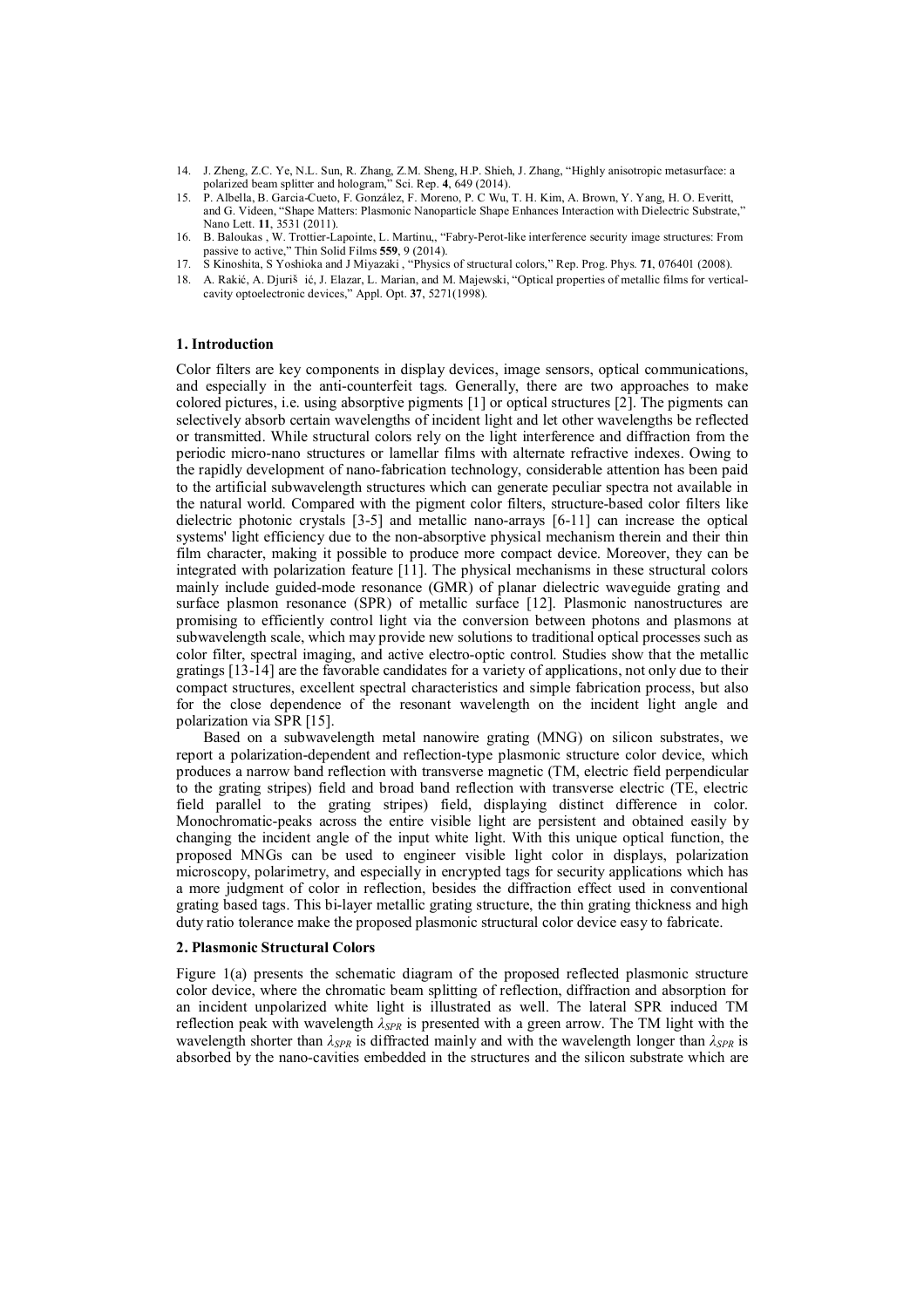presented by red oval shapes marked by 'A<sub>cavity</sub>' and 'A<sub>substrate</sub>', respectively. The TE incident white light is mainly reflected. Scanning electron microscopy (SEM) images of the top and side views of the fabricated device in Fig. 1(b) clearly show a layer of Al film conformally deposited on dielectric reliefs. In the fabrication process, a poly-methyl-methacrylate (PMMA) grating with pitch *T*=420 nm, slit width *w*=210 nm, i.e. duty cycle *w/T* of 50% and reliefs height  $h_1=90$  nm was fabricated by nano-imprinting on the silicon wafers. Then, the grating was deposited with an aluminum (Al) film of thickness  $h_2$ =40 nm by electron beam (E-beam) evaporation. In addition to the two layers of Al formed on the top of the PMMA ridges and in the grooves, the sidewalls of the PMMA bars were also coated with Al with width of about 5 nm.

In the measurement, a collimated white light was polarized by a Glen-Thompson prism and then was illuminated on the device fixed on a motor-driven rotating stage. The reflected light was collected by a fiber mounted with a collimating lens connected to a spectrometer (QE65-PRO, Ocean Optics).



Fig. 1. (a) The schematic diagram of the reflective plasmonic structure color device. (b) SEM images of the top and side views of a fabricated device. The PMMA grating pitch is *T* =420 nm with duty cycle of 50%, the thickness of the dielectric and aluminum are  $h<sub>l</sub> = 90$  nm and  $h<sub>2</sub> = 40$ nm, respectively, the sidewalls of the PMMA bars are coated with Al with width of about 5 nm.



Fig. 2. (a) Measured reflected spectra and the corresponding color patterns for the incident TM white light with incident angles from  $15^{\circ}$  to  $50^{\circ}$ . (b) The locations of measured reflected spectra in the CIE 1931 xy chromaticity diagram. (c) The simulated reflection spectra for different incident angles. The magenta dashed line and the red stars represent the calculated  $\lambda_{\rm SPR}$  and the measured reflected peaks, respectively. The inset shows the reflection spectra for  $\theta$ <sup>*i*= 20°, 30°</sup> and  $40^\circ$ . (d) The steady amplitude distribution of the simulated magnetic field  $H_z$  for an incident TM light with wavelength of  $630$  nm and incident angle of  $30^\circ$ . The incident and reflected light are depicted by the white arrows, respectively. The white lines schematically depict the profile of the structure. The amplitude of the incident magnetic field is 1.0. The parameters used in this simulation is the same as that of the fabricated device shown in Fig. 1.

### *2.1 TM reflection with a single peak*

The measured TM reflected spectra for the incident angles  $\theta_i$  from 15° to 50° are presented in Fig. 2(a), where a series of distinct peaks corresponding to the different incident angles with high reflectance at *λSPR* and low reflectance at other wavelengths are shown. Generally, the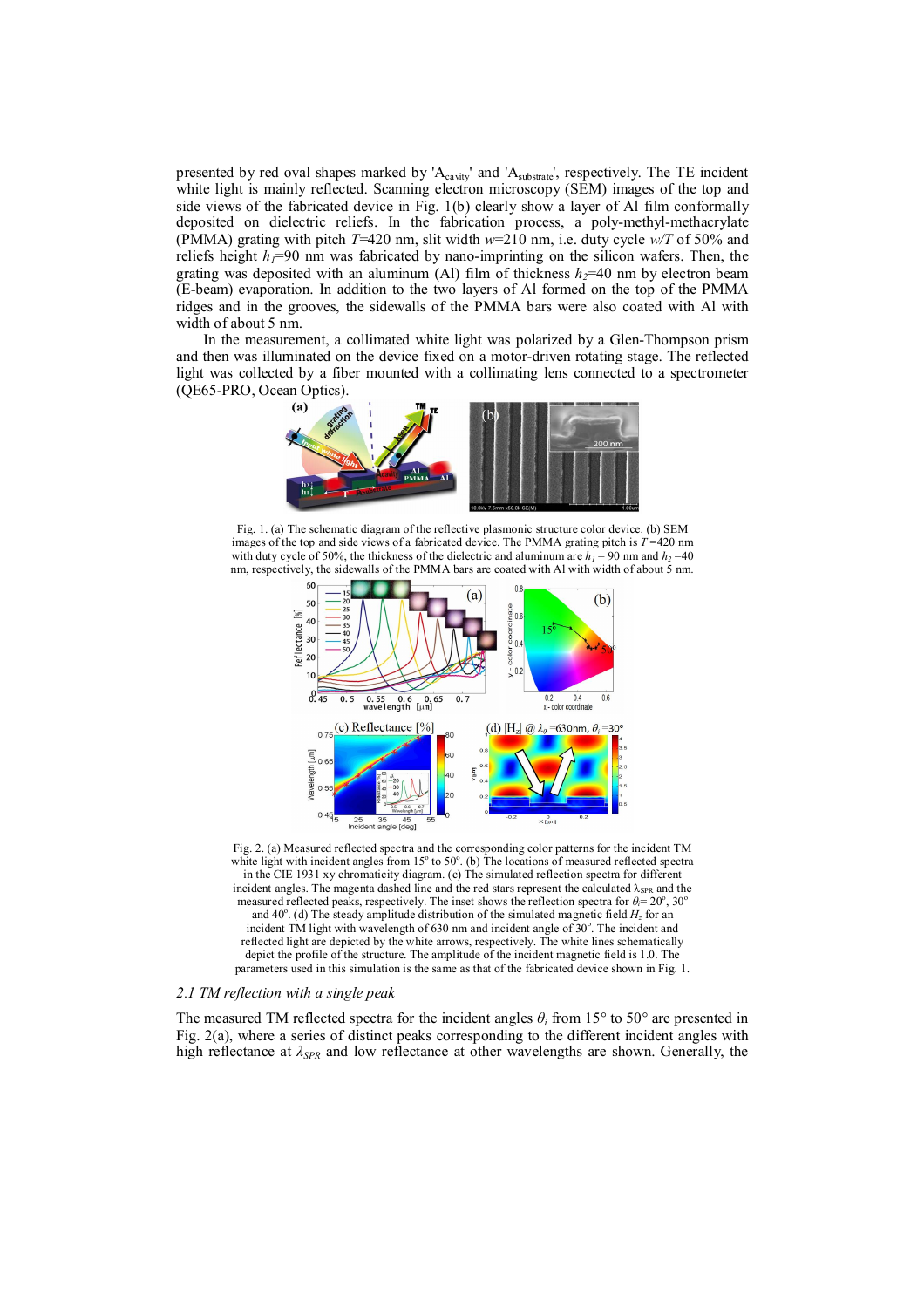maximum reflected efficiencies are more than 32% and the full width at half maximum is only about 28 nm which is narrower than that of the Fabry-Perot-like interference multilayered structures for security image with typical value of 50 nm [16, 17], especially when  $\theta_i$  is less than 25° as high as 52% reflection can be obtained. The measured reflected color patterns are also presented on top of corresponding spectra. The reflected spectra's corresponding locations in the CIE 1931 xy chromaticity diagram are presented in Fig. 2(b), which shows that the color is changed from green to yellow and then to red with the increase of incident angle. The sharp reflection peak at *λSPR* corresponds to the lateral SPR, which is described by the equation  $k_0 \sin\theta_i + mG = k_{SPP}$  (m = 0, ±1, ±2, ...) with negative first-order of reciprocal vector of the modulation  $(m = -1)$ , where, k0 is the wave number of the light in vacuum; the grating vector  $G = 2\pi/T$ ; the wave number of the surface plasma polariton,  $\varepsilon_0$  and  $\varepsilon_m$  are the permittivity of the air and Al by Lorantz-Drude mode [18] respectively. The calculated resonant wavelengths *λSPR* under different incident angles are shown as magenta dashed line in the simulated reflected spectra by rigorous coupling wave analysis (Diffraction Mode, RSOFT) in Fig. 2(c), where the measured reflected peaks are also shown as red stars. These experimental, analytical and simulated results are coincident very well. The steady amplitude distribution of the simulated magnetic field Hz for incident TM light with wavelength of 630 nm and incident angle of  $30^{\circ}$  is shown in Fig. 2(d) to represent the reflection straightforward. It is clear that the light almost does not enter into the air cavities and is directly reflected at the surface of the top aluminum via the SPR enhancement and light interference effect between the incident and the reflected lights.

# *2.2 TE reflection with wide spectrum brand*

Different from the TM case, the measured and simulated TE reflection spectra show wideband character with most of the light being reflected as shown in Fig.  $3(a)$  and  $3(b)$ . The steady amplitude distribution of the simulated electric field Ez in Fig. 3(c) shows that the incident TE light with wavelength of 630 nm cannot enter the air cavities due to the absence of plasmonic waveguide mechanism and such that, is directly reflected.



Fig. 3. (a) Measured reflection spectra for the TE white light with incident angles from  $15^\circ$  to 50<sup>o</sup>. (b) The simulated reflection spectra. The insets in (a-b) show the reflection spectra for  $\theta_i$ = 20°,  $30^\circ$  and 40°. (c) The steady amplitude distribution of the simulated electric field  $E_z$  for an incident light with wavelength of  $630$  nm and incident angle of  $30^\circ$ . The incident and reflected light are depicted by the white arrows, respectively. The white lines schematically depict the profile of the device structure. The amplitude of the incident electric field is 1.0. The structure used in this simulation is the same as that of the fabricated device shown in Fig. 1.

## **3. Discussion**

To analyze the sharp-peaked character of TM reflection, we divide the reflection spectra into three zones: diffraction, SPR and absorption zone beyond diffraction effect. The simulated - 1st order diffraction spectra is displayed in Fig. 4(a), which manifests that more than 60% of the incident TM light energy with wavelength  $\lambda < \lambda_{SPR}$  is diffracted. The measured diffraction patterns from the device for the incident TM white light with incident angles of  $25^{\circ}$  and  $50^{\circ}$ are also presented therein. The maximum wavelengths  $\lambda_{Diff}$  of the -1<sup>st</sup> order diffraction is shown as magenta dashed lines in Fig. 4(a) and 4(b), which is deduced from diffraction equation  $k_0 \sin\theta_i + \text{m}G = k_0 \sin\theta_D$  (m = ±1, ±2, ...) with the diffraction angle  $\theta_D = 90^\circ$ . The diffraction limit *λDiff* is a few nanometers shorter than *λSPR*, so the light with wavelength of *λSPR* cannot be diffracted. The steady amplitude distribution of the simulated  $H_z$  for  $\lambda_0 = 530$  nm and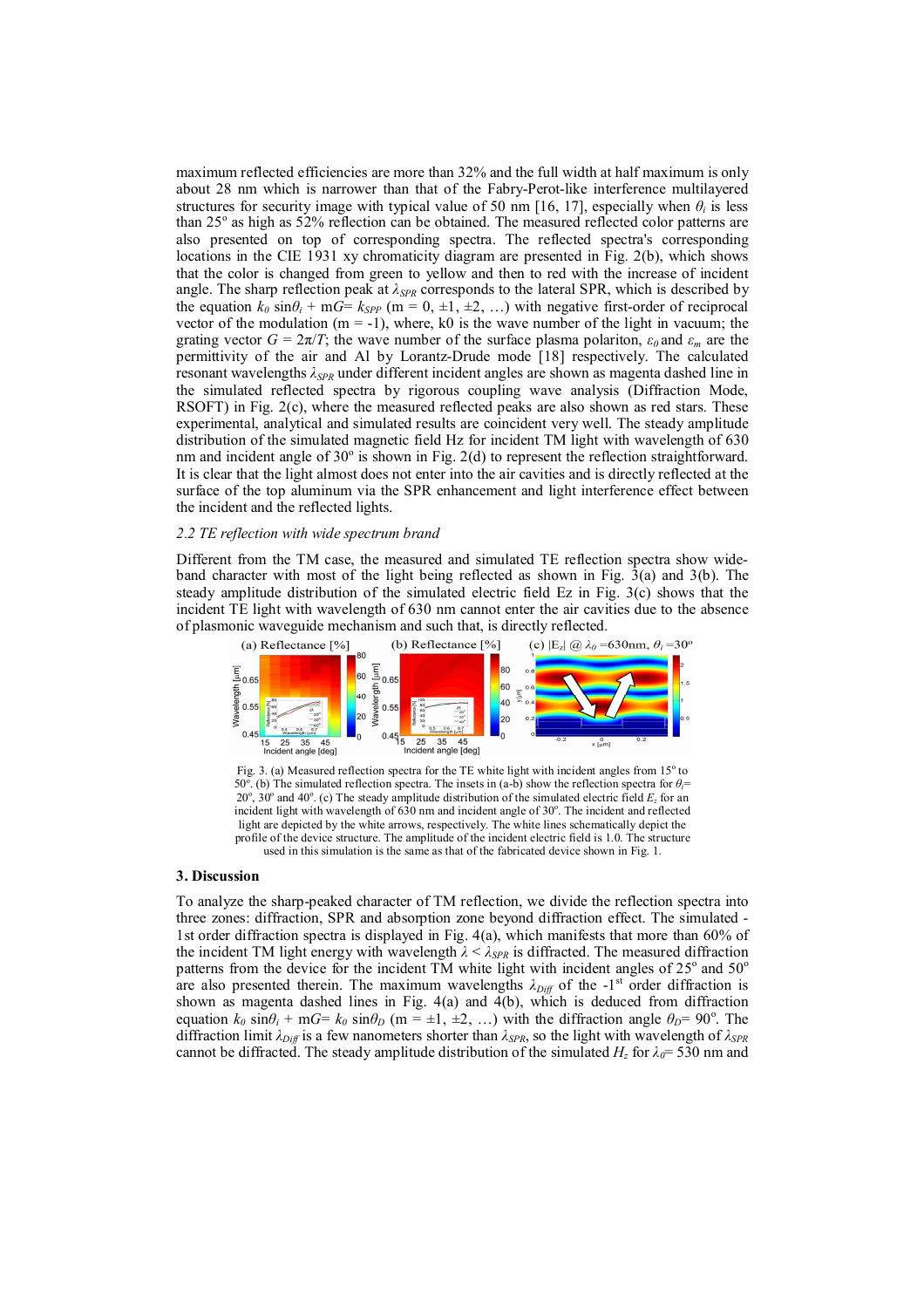$\theta$ <sup>*i*</sup> =30<sup>o</sup> in Fig. 4(c) represents the diffraction process: the light enters the air cavities in surface plasmon waveguide mode [14] and then is diffracted straight forward.

Further simulation of absorption in Fig. 4(b) shows that more than 70% of the incident energy of light with  $\lambda > \lambda_{SPR}$  is absorbed. The simulated stable amplitude distribution of Hz in Fig. 4(d) shows that these incident lights are mostly trapped and absorbed in the Alsurrounding cavities via Fabry-Perot (F-P) destructive reflection interference [13] and silicon substrate via SPR. The cavity's parameters' effects are analyzed thoroughly in the following.

In short, by the combination of the above three mechanisms: SPR enhanced reflection, grating diffraction of the shorter wavelengths and plasmonic waveguide enhanced F-P



Fig. 4. (a-b) The simulated diffraction spectra (a) and absorption spectra (b) for the different incident angles. The magenta dashed lines represent the diffraction limited wavelength *λDiff*. The insets in (a) represent the measured diffraction patterns for the incident TM white light with incident angle of 25° and 50°. The inset in (b) shows the absorption spectra for  $\theta = 20^{\circ}$ , 30° and  $40^\circ$ . (c-d) The steady amplitude distribution of the simulated magnetic field  $H_z$  for a wavelength of 530 nm (c) and  $680$  nm (d) and incident angle of  $30^\circ$ , respectively. The incident and diffracted light are depicted by the white arrows, respectively. The white lines schematically depict the profile of the device structure. The amplitude of the incident magnetic field is 1.0. The structure used in this simulation is the same as that of the fabricated device shown in Fig. 1.

To present a comprehensive picture of the three correlative mechanisms of diffraction, SPR, and F-P resonance, the simulated efficiencies of diffraction, reflection and absorption with the change of depth and width of the air cavities and the pitch of the grating are shown in Fig. 5 and 6, respectively. The optical efficiencies for every wavelength behave as alternative bright and dark bands with the change of cavity depth *h1*, which can be described by the phase difference 4π*neffh1*/λ between lights reflected by the metal on the top of the grating and on the bottom of the cavities, where  $n_{\text{eff}}$  is the effective refractive index in the cavities. As shown in Fig. 5(b), the mono-peaked reflection with low side band character can be obtained for 120 nm $\geq h_l$  $\geq$ 60 nm and 350 nm $\geq h_l$  $\geq$ 300 nm, where  $h_l$  smaller than 100 nm is preferable for more convenient fabrication. Figure 5 also show that the modulation of TM light is obviously much stronger than that of TE light, which further confirms that TM light can propagate in the slits via metal-insulator-metal waveguide mode efficiently, thus have stronger F-P cavity resonance. While, for TE light, the longer the wavelength is, the more obvious the prohibition effect of the slit to the light is, thus only shorter wavelength light can enter the slits in waveguide mode and has periodical effect with the cavity thickness, as shown in Fig. 5(d-f). Even with F-P enhancement effect, the maximum diffraction efficiency of TE light diffraction efficiency can only reach 45% for  $h_1$  =210 nm and wavelengths smaller than 500 nm.

Beside the height of cavities, the effective refractive index of the cavity also affects the F-P resonance. However, as shown in Fig. 6(a), by changing the duty cycle from 0.3-0.6, i.e. decreasing *neff*, the peak-shaped reflection is mainly kept due to the fact that the center